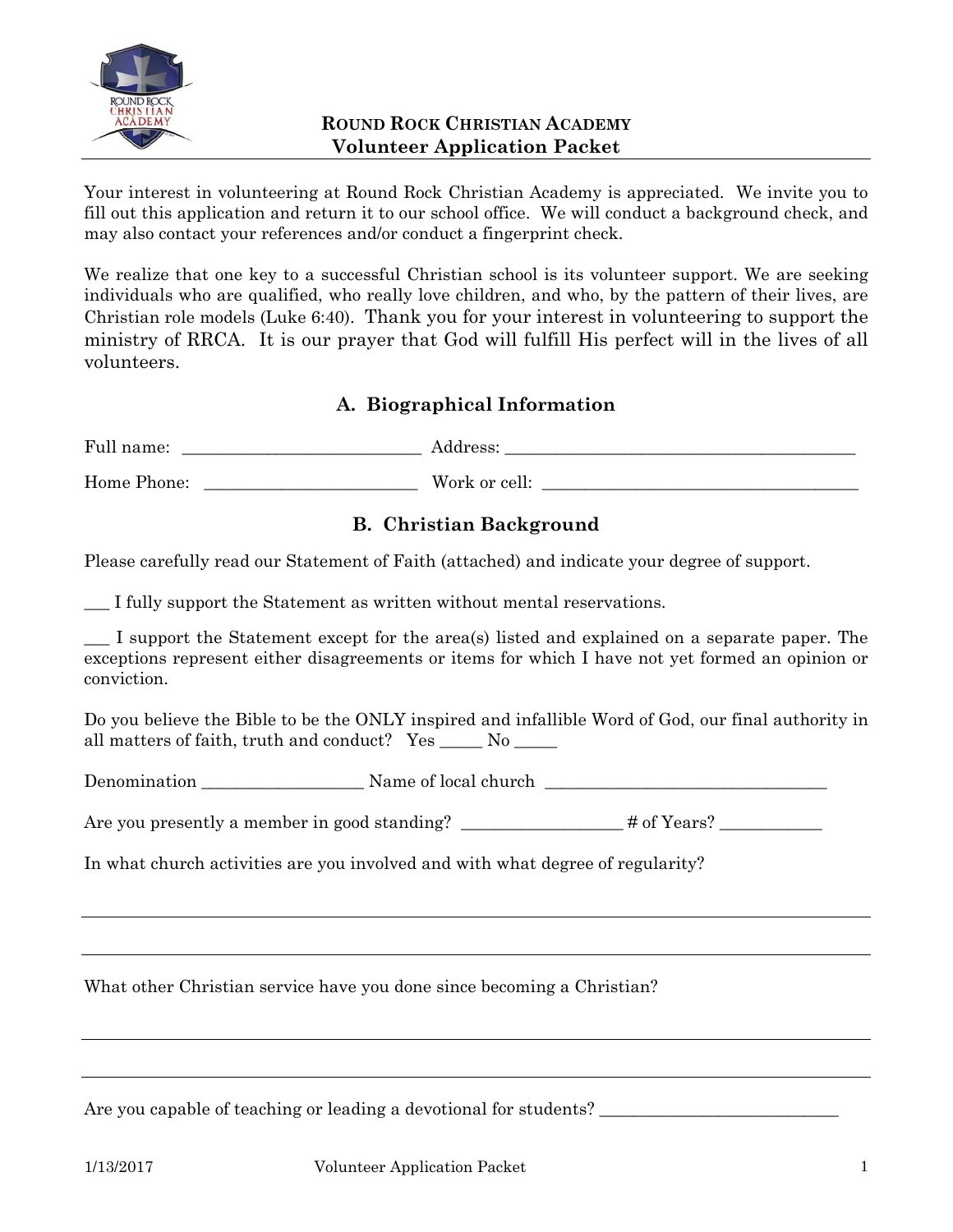What other organizations have you provided volunteer services?

### **C. Driving Students to Off-Campus Events**

Teachers need to know in advance if you plan to drive or chaperone a field trip. Appropriate dress is required for parents, guests, and students. Parents must complete the necessary paperwork to become an approved driver for field trips. This includes the volunteer driver application form, a copy of the driver's insurance, and a copy of the complete driving record. Our insurance carrier requires that we have this documentation at least **two weeks prior to the date of the trip**.

In order to maintain the highest Christian standards for which our school stands, there are certain guidelines for those who drive:

- 1. Parents should dress to meet our secondary dress code standards.
- 2. No T-shirts with inappropriate slogans.
- 3. No smoking or alcohol consumption at any time while children are in your care.
- 4. Be especially cognizant of the choice of music you allow the children to listen to while in your care. Choose music which reflects the character of God.
- 5. Parents are encouraged to wear the RRCA navy school shirt.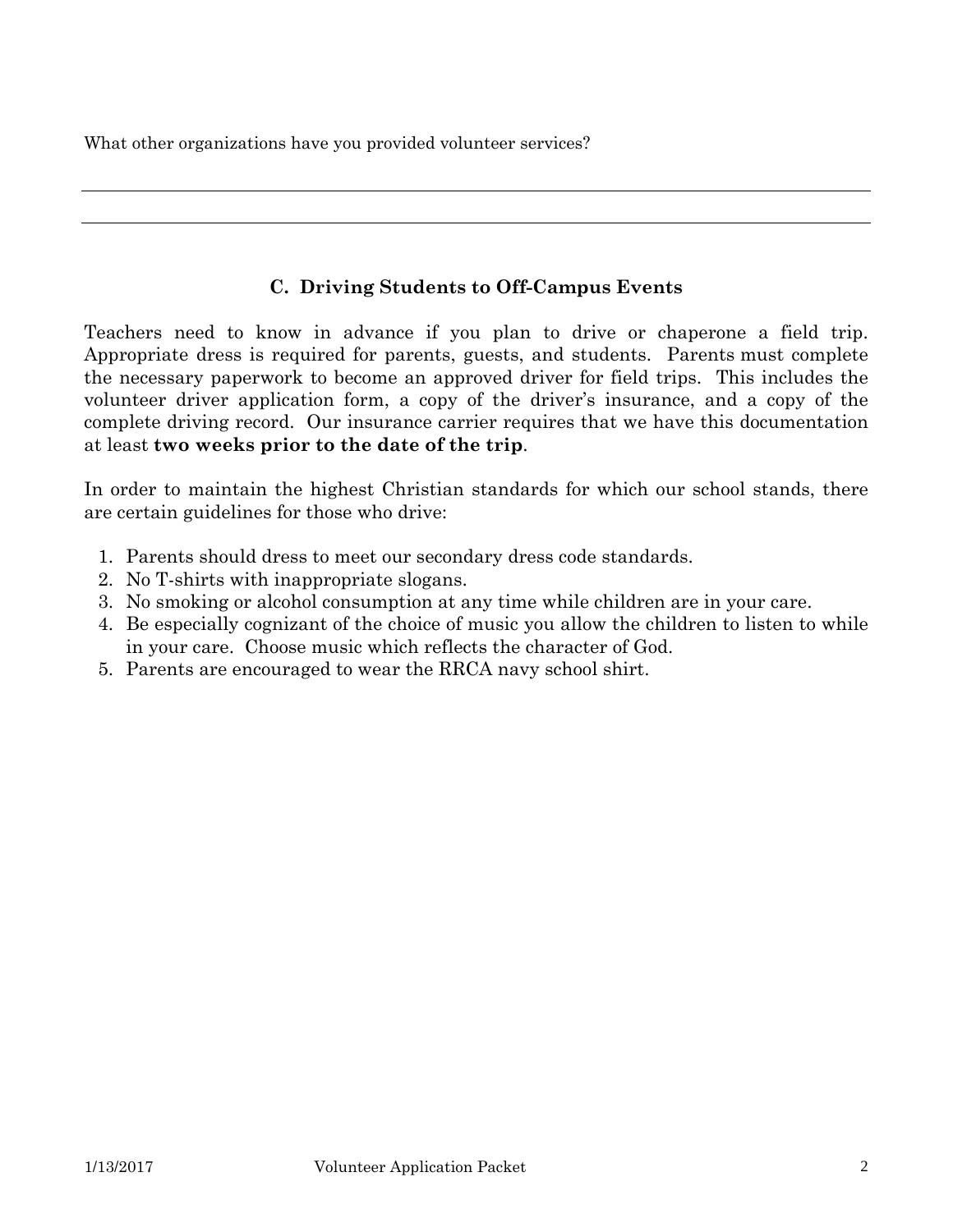

I appreciate the privilege and responsibility of serving as a volunteer at RRCA. To maintain the high standards of professionalism and integrity while volunteering at RRCA, I cheerfully and wholeheartedly subscribe to the following covenant:

- 1. I believe in the Lord Jesus Christ and have received Him as my personal Savior, and desire Him to be the Lord of my life.
- 2. Realizing my responsibility as a Christ-follower, I pledge myself to a disciplined devotional life, seeking time daily for prayer and Bible study.
- 3. I will be in regular attendance at a Christ-centered, biblically founded church.
- 4. I subscribe to the above standards and to the school's Statement of Faith (attached), trusting in His grace for their fulfillment.

If you agree with the statements above, please sign below. If you do not agree on every point, please state your differences at the bottom of this page, or with an attachment.

#### **Security Compliance**

Since I will be working with children on a volunteer basis, I understand that I am required to complete a criminal background check form, and I hereby authorize the school to conduct a criminal records check. In addition, I may be required to submit to a fingerprint check by the FBI and/or other federal and state authorities. I agree to fully cooperate in providing and recording as many sets of my fingerprints as deemed necessary for such an investigation. I understand and agree that my volunteerism with children at RRCA is conditional upon the receipt of background information, including criminal background information. The school may refuse my volunteer services if the school deems any background information unfavorable or that it could reflect adversely on the school or on me as a Christian role model. I understand that the references I have provided may be contacted by the school. I understand that this is only an application for volunteer services and that no employment contract is being offered. I certify that I have carefully read and do understand the above statements.

#### **Biblical Morality Policy**

Round Rock Christian Academy's biblical goal is to work in conjunction with the home to mold students to be Christ-like. Of necessity, this involves the school's understanding and belief of what qualities or characteristics exemplify a Christ-like life. The school reserves the right, within its sole discretion, to refuse a volunteer applicant whose conduct within the home or outside activities are counter to or are in opposition to the biblical lifestyle the school teaches.

Signature of Volunteer Date

\_\_\_\_\_\_\_\_\_\_\_\_\_\_\_\_\_\_\_\_\_\_\_\_\_\_\_\_\_\_\_\_\_\_\_\_\_\_\_\_ \_\_\_\_\_\_\_\_\_\_\_\_\_\_\_\_\_\_\_\_\_\_\_\_